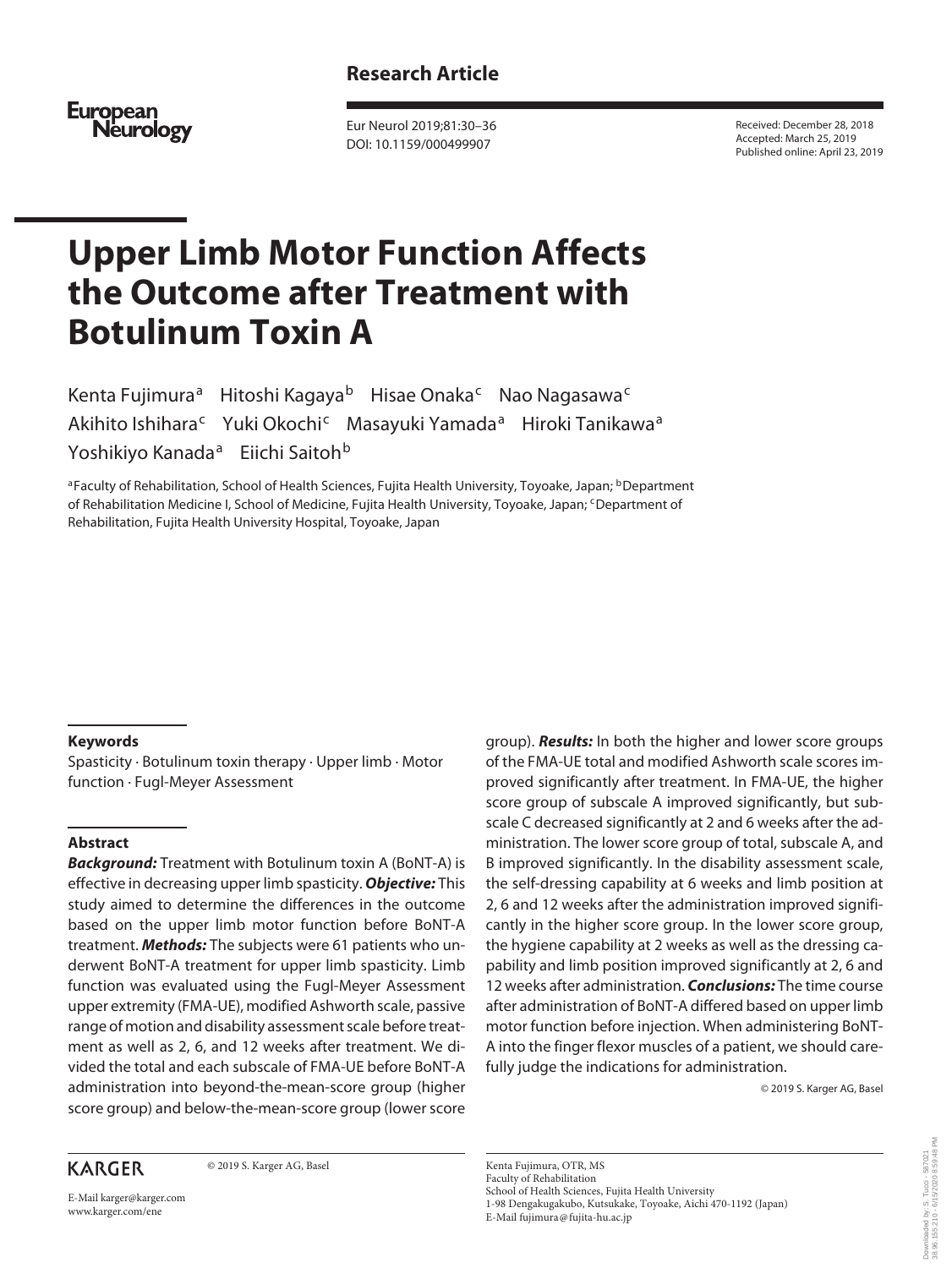## **Introduction**

Spasticity is defined as a motor disorder characterized by a velocity-dependent increase in tonic stretch reflexes (muscle tone) with exaggerated tendon jerks, resulting from hyperexcitability of the stretch reflex; it is a component of upper motor neuron syndrome [1]. It also includes symptoms such as spastic dystonia, co-contractions and association reactions [2]. Recently, the Support Program for Assembly of a Database for Spasticity Measurement project defined spasticity as disordered sensory-motor control, resulting from an upper motor neuron lesion, presenting as intermittent or sustained involuntary activation of muscles [3]. Spasticity after stroke is reported to be approximately 43% at 6 months [4] and 38% at 12 months [5] after onset. The severity of upper limb spasticity is seen to increase over time, until 18 months after stroke [6].

Upper limb spasticity tends to occur predominantly in the shoulder adductor, elbow flexor, forearm flexor, wrist flexor, and finger flexor muscles; it causes pain and abnormal positions in the upper limb. Approximately 60–70% of the patients with upper limb spasticity face difficulties in maintaining hygiene, dressing and maintaining limb position [7]. Spasticity significantly reduces upper limb motor function and activity [8]. A moderate correlation is also seen between spasticity and motor function [6]. Therefore, we can deduce that spasticity affects not only passive motion but also active motion in the upper limbs along with hindering the recovery of motor function.

Botulinum toxin A (BoNT-A) has commonly been used to treat spasticity and spastic dystonia. BoNT-A administration is effective for decreasing spasticity, expanding the joint range of motion (ROM), improving abnormal position of the upper limbs during gait, and recovering activities of daily living such as hygiene and dressing [7, 9–12]. The International Consensus Statement stated that motor function improved in some patients after BoNT-A injections, but further research was needed to clarify the effects (Recommendation C) [13]. Recently, BoNT-A administration, combined with rehabilitation measures such as constraint-induced movement therapy [14], intensive occupational therapy, repetitive transcranial magnetic stimulation [15], and home-based functional training [16, 17] has been reported to improve active motor function. In these circumstances, the existing upper limb motor function before BoNT-A administration may affect the final treatment outcome. However, to the best of our knowledge, there are no reports on how the differences in existing upper limb motor function before BoNT-A administration affect the outcome. Therefore, the purpose of this study was to evaluate the upper limb motor function before and after BoNT-A administration and to determine the differences in the outcome according to the upper limb motor function before BoNT-A treatment.

## **Materials and Methods**

#### *Subjects*

The subjects were 61 patients who underwent BoNT-A treatment between January 2012 and April 2016 for upper limb spasticity resulting from cerebrovascular damage. There were 37 men and 24 women, with an age of  $54 \pm 16$  (mean  $\pm$  SD) years. Twenty-five patients had right hemiplegia and 36 had left hemiplegia. The aetiology was cerebral infarction in 22 cases, cerebral haemorrhage in 38 and subarachnoid haemorrhage in 1. The time after onset until BoNT-A administration was  $1,375 \pm 1,211$  (mean  $\pm$  SD) days. Before administration, 58 of the 61 patients had received physical and/or occupational therapies such as stretching of spastic muscles and upper limb function exercises at a rate of  $1.9 \pm 1.4$ (mean ± SD) times per week.

#### *BoNT-A Treatment*

In Japan, due to insurance-related regulations, the maximum BoNT-A injection in the upper limbs on a single occasion is limited to 240 units. BoNT-A (Botox, GlaxoSmithKline, Tokyo, Japan) was diluted with saline to a concentration of 12.5–25.0 U/mL. Experienced physiatrists evaluated muscle tone in each muscle, determined the indications, and selected the target muscles. We performed the injection under the guidance of ultrasound and/or electrical stimulation. Because 240 units are not always enough dose for patients with severe spasticity, the dose to each muscle was determined based on patient need and recommendation by experienced physiatrists. After administration, an occupational therapist individually instructed each patient regarding stretching of the spastic muscles and exercises to be performed for 30 min/day. Two patients who had not had rehabilitation before administration started outpatient occupational therapy 2 times per week after administration, while 58 patients who had received rehabilitation before administration continued physical and/or occupational therapies at the same frequency. After administration, all patients were instructed to perform stretching of spastic muscles and exercises individually until 12 weeks.

#### *Assessment*

Assessments were performed 4 times: just before the administration and 2, 6 and 12 weeks after the administration, by the same investigator. Written informed consent was obtained from all patients. This study was approved by the institutional review board of our institute.

Motor function was assessed using the total Fugl-Meyer Assessment [18] upper extremity (FMA-UE) score and its subscales (A: shoulder/elbow/forearm, B: wrist, C: fingers, D: coordination/speed).

The modified Ashworth scale (MAS) [19] was used to assess the spasticity. The subjects were seated in a relaxed state. The passive range of motion (P-ROM) of the shoulder, elbow, forearm, wrist, thumb, and fingers was assessed. The MAS was evaluated by providing resistance during passive motion in the maximum ROM of the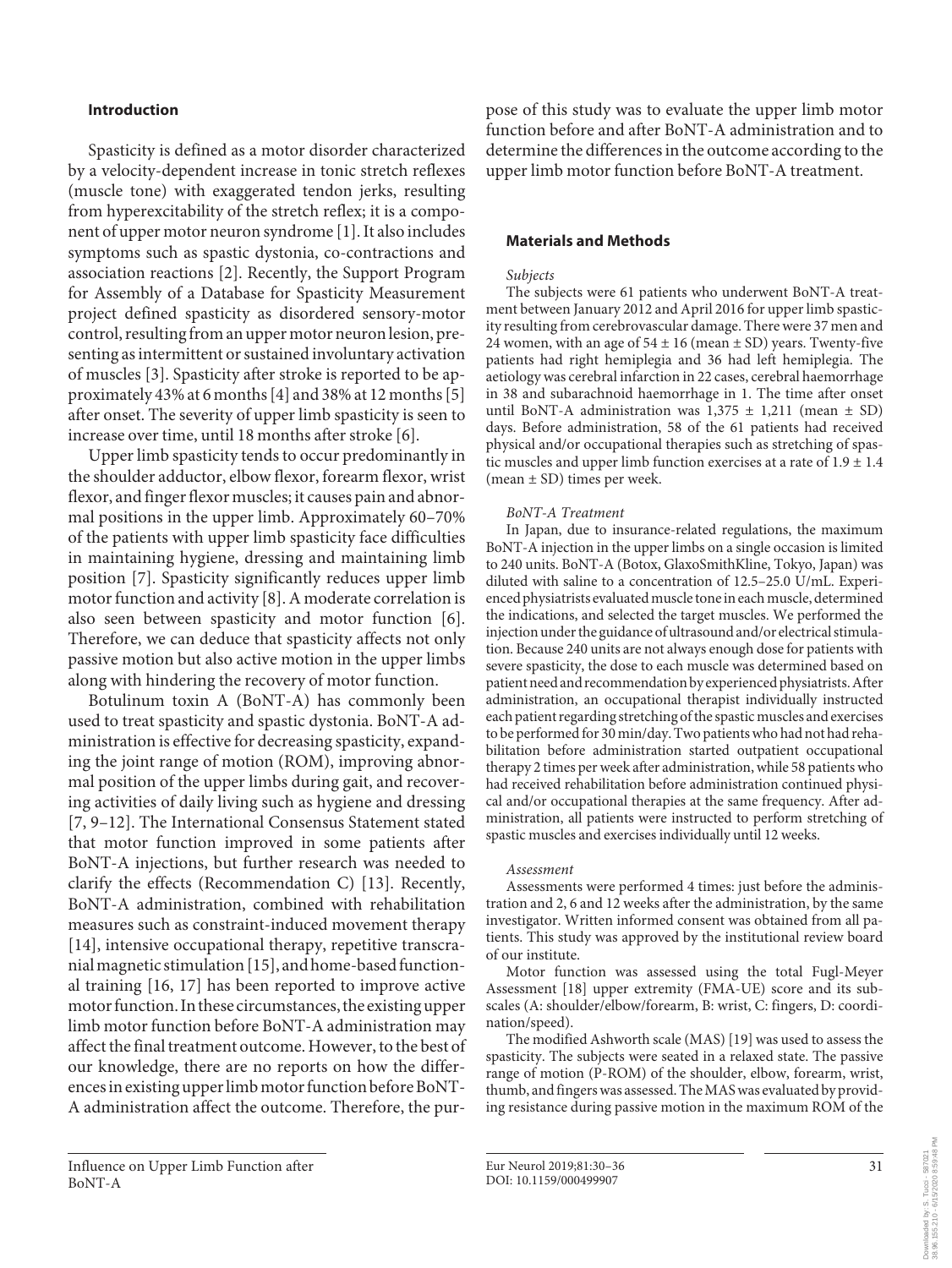joint. The positions of the shoulder, elbow and forearm were unified at the time of evaluation. Difficulties in activities of daily living associated with upper extremity spasticity were assessed by using the disability assessment scale (DAS) [20]. The DAS includes hand washing, changing clothes, abnormal limb position and pain associated with spasticity. Patients were evaluated in an interview format.

We divided the total and each subscale of FMA-UE before BoNT-A administration into beyond-the-mean-score group (higher score group) and below-the-mean-score group (lower score group).

#### *Statistical Analysis*

At 2, 6 and 12 weeks patients after BoNT-A administration were compared with those before the administration. The unpaired *t* test was used to compare P-ROM before BoNT-A administration in both groups. The paired *t* test with Bonferroni correction was used to compare P-ROM measurements. The Wilcoxon signed-rank test with Bonferroni correction was used to compare FMA-UE, MAS and DAS scores. The MAS score 1+ was set to 1.5. The statistical analyses were performed using SPSS Statistics version 23 (IBM, Armonk, NY, USA). *p* values <0.05 were considered statistically significant.

## **Results**

The injection site and the administered doses were as follows: the pectoralis major and  $47.5 \pm 12.1$  units in 30 patients, the biceps brachii and  $55.5 \pm 12.9$  units in 40 patients, the brachialis and  $25.8 \pm 7.6$  units in 13 patients, the brachioradialis and  $22.5 \pm 2.5$  units in 2 patients, the triceps brachii and  $62.5 \pm 12.5$  units in 2 patients, the pronator teres and  $44.5 \pm 14.4$  units in 11 patients, the flexor carpi radialis and  $29.9 \pm 9.5$  units in 48 patients, the flexor carpi ulnaris and  $27.0 \pm 6.0$  units in 44 patients, the palmaris longus and 25 units in 1 patient, the flexor digitorum profundus and 41.4 ± 25.6 units in 7 patients, the flexor digitorum superficialis and  $53.6 \pm 10.6$  units in 55 patients, the extensor indicis and 25 units in 1 patient, and the flexor pollicis longus and  $27.1 \pm 6.4$  units in 24 patients (mean  $\pm$  SD).

The mean total FMA-UE score was 23.7. The patients with a score of 24 or more were classified into the higher score group, while patients with a score of 23 or less were placed into the lower score group. The mean score of the subscale A was 16.7 (higher score ≥17, lower score ≤16), the mean score of the subscale B was 1.5 (higher score  $\geq$ 2, lower score ≤1), the mean score of the subscale C was 5.2 (higher score  $\geq 6$ , lower score  $\leq 5$ ), and the mean score of the subscale D was 0.3 (higher score  $\geq$ 1, lower score of 0).

The P-ROM of the higher score group and lower score group are shown in Table 1. The P-ROM of thumb interphalangeal and fingers were within normal values in both groups. The P-ROM of shoulder flexion, abduction, external rotation and elbow flexion was significantly restricted in the lower score group, but were still enough to evaluate MAS.

In the higher score group of the FMA-UE total, the MAS scores for all muscles improved significantly at 2 weeks after the administration. The scores for the forearm pronators, distal interphalangeal joint flexors and proximal interphalangeal joint flexors improved significantly at 6 weeks. In the lower score group, the MAS scores for all muscles improved significantly at 2 and 6 weeks after the administration, while scores for the forearm pronators, wrist flexors, finger distal interphalangeal joint flexors, and thumb interphalangeal joint flexors improved significantly at 12 weeks (Table 2).

The self-dressing capability (measured with the DAS) at 6 weeks and limb position (based on the DAS) at 2, 6 and 12 weeks after the administration improved significantly in the higher score group of the FMA-UE total. In the lower score group, the hygiene capability DAS at 2 weeks as well as the dressing capability and limb position DAS improved significantly at 2, 6 and 12 weeks after administration (Table 3).

In FMA-UE, the higher score group in subscale A improved significantly at 2 weeks after the administration. However, subscale C decreased significantly at 2 and 6 weeks after the administration. The lower score group in total and of subscale B improved significantly at 2, 6 and 12 weeks, while subscale A improved significantly at 2 and 6 weeks after the administration. There were no significant changes in subscales C and D (Fig. 1).

## **Discussion**

We divided the FMA-UE before administration into the higher score group and lower score group. We found that the higher score group showed significant improvements in subscale A and deterioration in subscale C, while the lower score group improved in total, including subscales A and B.

Till date, several studies have assessed the motor function of the upper limbs after the administration of BoNT-A by using the FMA-UE. One study reported that the total score at 4 weeks after BoNT-A administration significantly improved in 9 subacute and 9 chronic stroke patients [21]. Another study showed significant improvement in total, subscale A, and subscale B scores at 4 weeks after BoNT-A administration in 80 patients with chronic stroke that had occurred at least 10 months before [16]. These results are consistent with the results of our study. On the other hand, in our study, the higher score group of subscale C showed temporary deterioration in muscle func-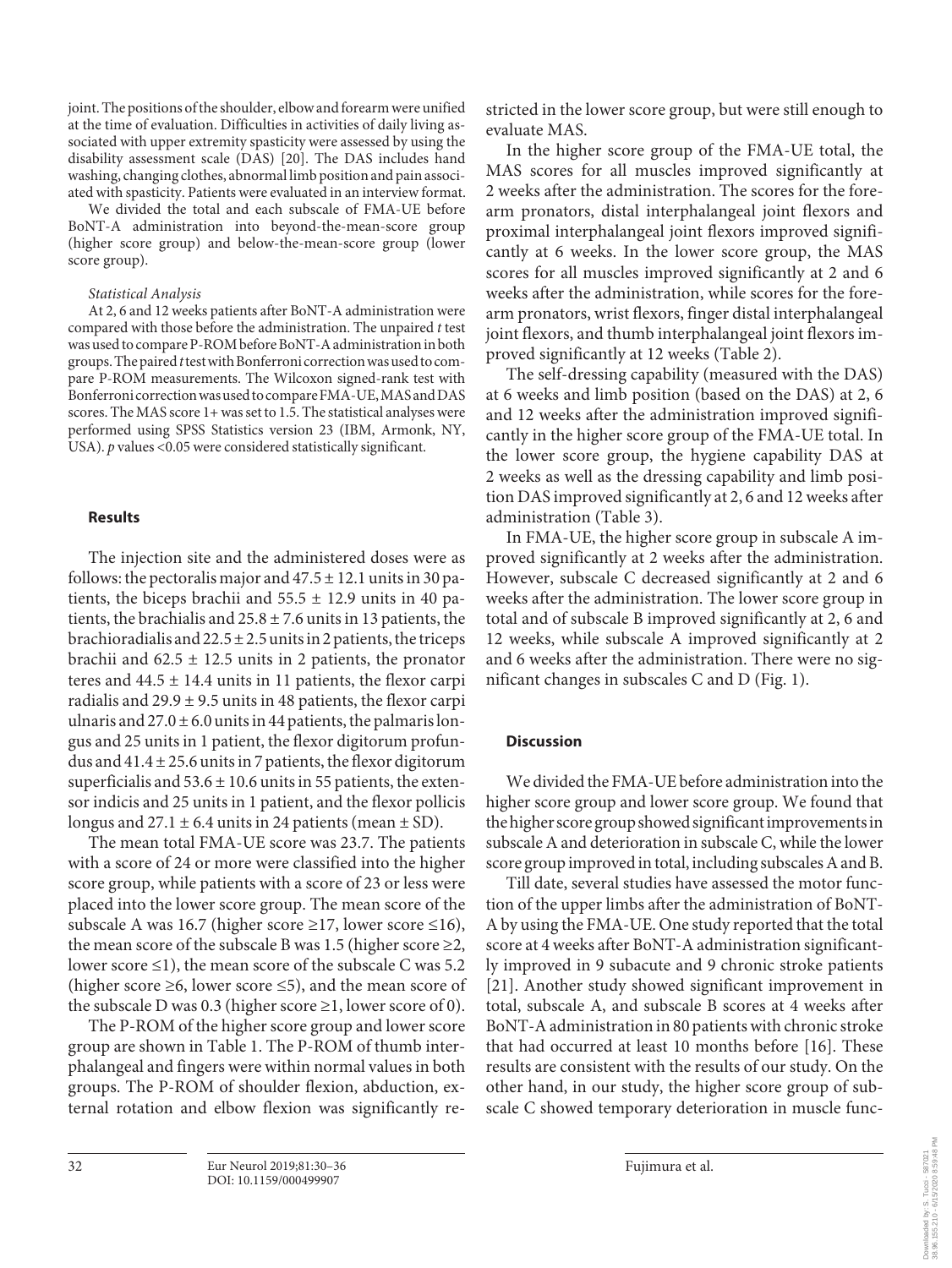| <b>FMA-UE</b> | $\boldsymbol{n}$ | Joint                                 | Motion                                                                                                                                    | Before                                                                                                                       |  |     |     |        | 2 weeks                                                                                                                       | 6 weeks                                                                                                                    | 12 weeks                                                                                                                       |
|---------------|------------------|---------------------------------------|-------------------------------------------------------------------------------------------------------------------------------------------|------------------------------------------------------------------------------------------------------------------------------|--|-----|-----|--------|-------------------------------------------------------------------------------------------------------------------------------|----------------------------------------------------------------------------------------------------------------------------|--------------------------------------------------------------------------------------------------------------------------------|
| Higher score  | 21               | Shoulder<br>Elbow<br>Forearm<br>Wrist | Flexion<br>Abduction<br>Adduction<br>Internal rotation<br>External rotation<br>Flexion<br>Extension<br>Pronation<br>Supination<br>Flexion | $152 \pm 19$<br>$159 + 23$<br>$\Omega$<br>$80\pm0$<br>$41 + 21$<br>$143 + 5$<br>$1\pm7$<br>$90\pm2$<br>$86 + 9$<br>$74 + 15$ |  | $*$ | $*$ | $\ast$ | $152 + 23$<br>$154 + 27$<br>$\Omega$<br>$80\pm0$<br>$45 + 17$<br>$142 + 6$<br>$2\pm 6$<br>$90\pm2$<br>$87 + 7$<br>$71 \pm 18$ | $152 \pm 24$<br>$155 \pm 30$<br>$\Omega$<br>$80\pm0$<br>$46 + 17$<br>$141 + 7$<br>$1\pm8$<br>$90+2$<br>$87+7$<br>$71 + 17$ | $153 \pm 20$<br>154±28<br>$\Omega$<br>$80\pm0$<br>$41 \pm 16$<br>$141\pm7$<br>$3\pm 6$<br>$90\pm2$<br>$85 + 10$<br>$73 \pm 18$ |
| Lower score   | 40               | Shoulder<br>Elbow                     | Extension<br>Flexion<br>Abduction<br>Adduction<br>Internal rotation<br>External rotation<br>Flexion<br>Extension                          | $55 \pm 18$<br>$115 \pm 32$<br>$113 + 45$<br>$\Omega$<br>$78\pm 6$<br>$23 + 29$<br>$135 \pm 15$<br>$-5+22$                   |  |     |     |        | $60 \pm 14$<br>∗<br>$127 \pm 31**$<br>$119 + 44$<br>$\Omega$<br>79±6<br>$28 + 30$<br>$131 \pm 37$<br>$-3+16$                  | $61 \pm 12$<br>$128 \pm 31**$<br>$122 + 42$<br>$\Omega$<br>$78 + 8$<br>$28 + 27$<br>$136 \pm 14$<br>$-4+15$                | $57 + 15$<br>$125 \pm 36*$<br>$122 + 45$<br>$\Omega$<br>$79\pm4$<br>$28 + 29$<br>$134 \pm 17$<br>$-5 \pm 16$                   |
|               |                  | Forearm<br>Wrist                      | Pronation<br>Supination<br>Flexion<br>Extension                                                                                           | $88 + 8$<br>$73 + 32$<br>$71 + 27$<br>$43 + 26$                                                                              |  |     |     |        | $85 + 26$<br>$83 + 15$<br>$71 + 27$<br>$57 \pm 17**$                                                                          | $84 + 28$<br>$85 \pm 16$<br>$73 + 27$<br>$57 \pm 18**$                                                                     | $82 + 30$<br>$83 + 17$<br>$73 + 26$<br>$54{\pm}20**$                                                                           |

**Table 1.** Changes in P-ROM according to FMA-UE total score before injection

 $n = 61$ , values are presented as mean  $\pm$  SD, non-paired *t* test and paired *t* test.

 $*$   $p < 0.05$ .

P-ROM, passive range of motion; FMA-UE, Fugl-Meyer Assessment upper extremity.

tion after administration of BoNT-A. The subscale C of FMA-UE evaluates 7 exercises [18], mainly using finger flexion. Subjects who used their spastic finger flexor muscles daily showed a decreased ability to flex their finger after the injection and lost the function provided in subscale C. Fortunately, they recovered function at 12 weeks. In the lower score group, the patients could not flex their fingers in the first place (mean score of 2.6) and did not use their fingers daily. Therefore, the spasticity did not affect upper motor function. One report showed that the subscale B plus subscale C significantly improved at 2, 4 and 12 weeks after BoNT-A administration in 23 stroke patients from 3 months to 1 year after onset [22]. We therefore hypothesize that the decrease of subscale C may be masked in their study.

The P-ROM was maintained enough to evaluate MAS in both groups, but the shoulder flexion, abduction, external rotation and elbow flexion were restricted more in the lower score group. The spasticity and low frequency of use due to impairment often cause joint contractures.

Influence on Upper Limb Function after BoNT-A

However, the decrease of spasticity after BoNT-A administration and rehabilitation may have contributed to improvement in P-ROM and FMA-UE in this group.

The DAS score showed significant improvement in both groups with regard to dressing capability and limb position, whereas hygiene improved only in the lower score group. This may be attributed to a decrease in spasticity after BoNT-A treatment, an increase in P-ROM of shoulder flexion and wrist extension, and a greater improvement in FMA-U/E in the lower score group.

This study has several limitations. The number of subjects was insufficient. The dose of BoNT-A injections and the injected muscles were not consistent, due to which it was difficult to examine the influence of BoNT-A administration in detail. Although MAS was used to assess spasticity, there is no consensus on its inter-rater reliability [23]. In addition, MAS may evaluate elements other than spasticity, such as viscoelasticity of muscles or contracture of soft tissues [24– 27]. In the near future, we need multicentre collaborative research using unified conditions in a large sample.

38.96.155.210 - 6/15/2020 8:59:48 PM00 00010aded by: S. Tucci - 587021<br>38.96.155.210 - 6/15/2020 8:59:48 Downloaded by: S. Tucci - 587021

 $**$   $p < 0.01$ .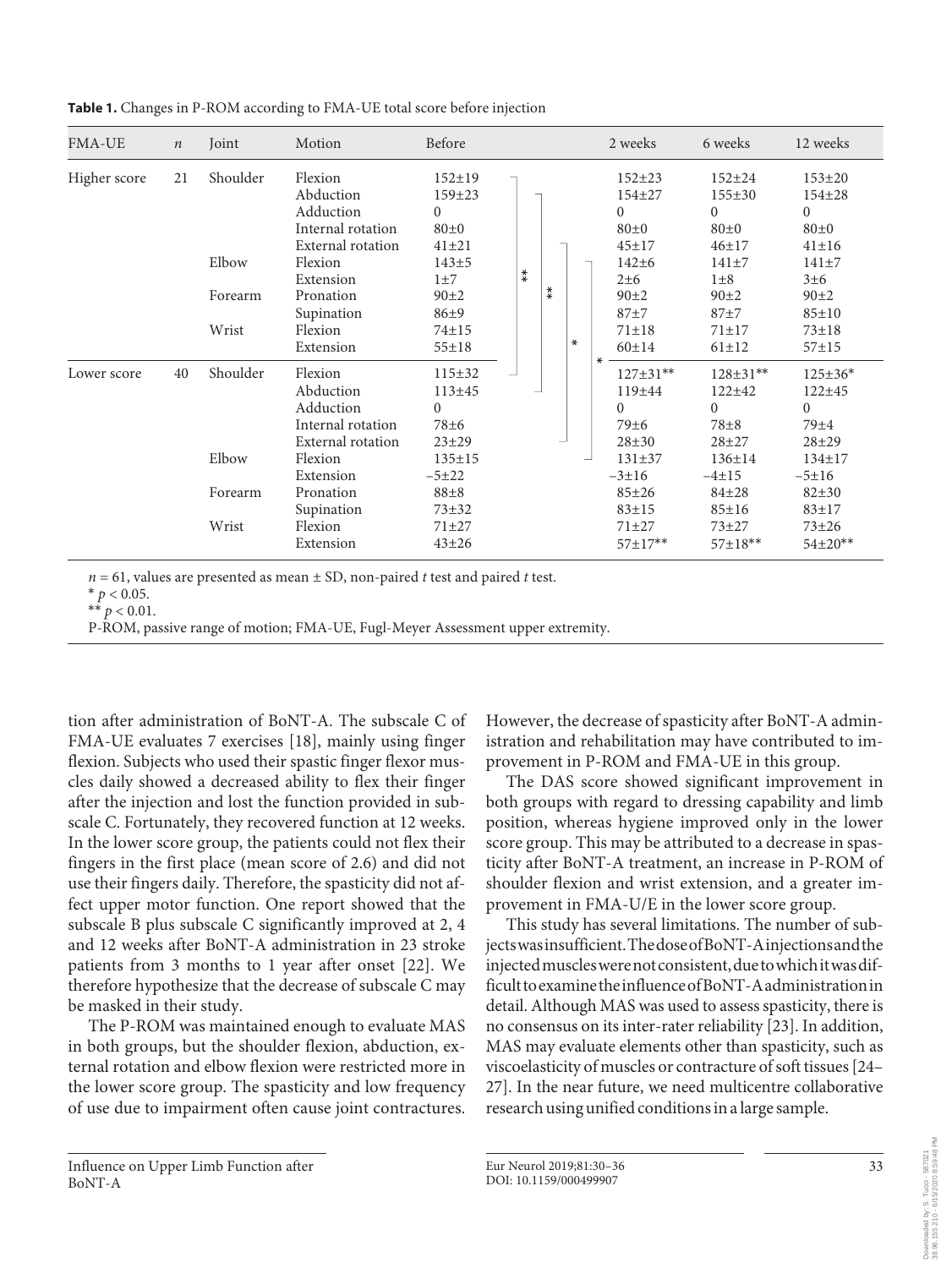| <b>FMA-UE</b> | $\boldsymbol{n}$ | Muscles                                                                                                                                                     | Before                                                                                     | 2 weeks                                                                                                      | 6 weeks                                                                                                         | 12 weeks                                                                                              |
|---------------|------------------|-------------------------------------------------------------------------------------------------------------------------------------------------------------|--------------------------------------------------------------------------------------------|--------------------------------------------------------------------------------------------------------------|-----------------------------------------------------------------------------------------------------------------|-------------------------------------------------------------------------------------------------------|
| Higher score  | 21               | Shoulder adductors<br>Elbow flexors<br>Forearm pronators<br>Wrist flexors<br>Finger DIP joint flexors<br>Finger PIP joint flexors<br>Thumb IP joint flexors | $1+(1-2)$<br>$1+(1-2)$<br>$1+(1+-1+)$<br>$1+(1-2)$<br>$1+(1-1+)$<br>$1+(1-2)$<br>$1(1-1+)$ | $1(0-1)$ **<br>$1(0-1+)**$<br>$1(1-1+)**$<br>$1(1-1+)^*$<br>$1(0-1)$ **<br>$1(1-1)$ **<br>$1(0-1)^*$         | $1(1-1+)$<br>$1(1-1+)$<br>$1(0-1+)**$<br>$1(1-1+)$<br>$1(0-1)^{*}$<br>$1(1-1+)^{*}$<br>$1(0-1)$                 | $1+(1-1+)$<br>$1(1-1+)$<br>$1(1-1+)$<br>$1+(1-1+)$<br>$1(0-1+)$<br>$1(1-1+)$<br>$1(1-1+)$             |
| Lower score   | 40               | Shoulder adductors<br>Elbow flexors<br>Forearm pronators<br>Wrist flexors<br>Finger DIP joint flexors<br>Finger PIP joint flexors<br>Thumb IP joint flexors | $2(1-2)$<br>$2(1+-2)$<br>$1+(1-2)$<br>$2(2-3)$<br>$1+(1-2)$<br>$2(1+-2)$<br>$1+(1-2)$      | $1(1-1+)^{**}$<br>$1(1-1+)**$<br>$1(0-1+)**$<br>$1+(1-1+)^{**}$<br>$1(1-1+)**$<br>$1(1-1+)**$<br>$1(0-1)$ ** | $1+(1-1+)^{**}$<br>$1+(1-1+)**$<br>$1(0-1+)**$<br>$1+(1-1+)^{**}$<br>$1(1-1+)**$<br>$1+(1-1+)**$<br>$1(0-1+)**$ | $1+(1-2)$<br>$1+(0-1)$<br>$1(1-1+)^{*}$<br>$1+(1+-2)$ **<br>$1(1-1+)^{*}$<br>$1+(1-2)$<br>$1(0-2)$ ** |

**Table 2.** Changes in the MAS according to FMA-UE total score before injection

 $n = 61$ , median (interquartile range), Wilcoxon signed-rank test with Bonferroni correction.

 $*$   $p < 0.05$ .

 $**$   $p < 0.01$ .

MAS, modified Ashworth scale; FMA-UE, Fugl-Meyer Assessment upper extremity; DIP, distal interphalangeal; IP, interphalangeal; PIP, proximal interphalangeal.

**Table 3.** Changes in DAS according to FMA-UE total score before injection

| FMA-UE          | $\boldsymbol{n}$ | <b>DAS</b>    | Before      | 2 weeks               | 6 weeks               | 12 weeks              |
|-----------------|------------------|---------------|-------------|-----------------------|-----------------------|-----------------------|
| Higher score 21 |                  | Hygiene       | $1(0-2)$    | $0(0-1)$              | $0(0-1)$              | $1(0-1)$              |
|                 |                  | Dressing      | $1(0-2)$    | $0(0-1)$              | $0(0-1)$ <sup>*</sup> | $1(0-1)$              |
|                 |                  | Limb position | $2(1-2)$    | $0(0-1)$ <sup>*</sup> | $0(0-1)$ <sup>*</sup> | $0(0-1)$ <sup>*</sup> |
|                 |                  | Pain          | $0(0-1)$    | $0(0-0)$              | $0(0-1)$              | $0(0-0)$              |
| Lower score     | 40               | Hygiene       | $1(0-2)$    | $0(0-2)*$             | $1(0-2)$              | $1(0-2)$              |
|                 |                  | Dressing      | $1(1-2)$    | $1(0-2)$ **           | $1(0-2)$ **           | $1(0-2)*$             |
|                 |                  | Limb position | $2(0.75-3)$ | $0.5(0-1)$ **         | $1(0-2)$ *            | $1(0-2)*$             |
|                 |                  | Pain          | $0(0-1)$    | $0(0-1)$              | $0(0-1)$              | $0(0-1)$              |

*n* = 61, median (inter quartile range), Wilcoxon signed-rank test with Bonferroni correction.

 $*$   $p < 0.05$ .

\*\*  $p < 0.01$ .

DAS, disability assessment scale; FMA-UE, Fugl-Meyer Assessment upper extremity.

## **Conclusions**

This study showed that administration of BoNT-A in spastic muscles of the upper limb reduced spasticity, improved motor function, P-ROM, positioning and dressing capability. In addition, the time course and degrees of improvement after administration of BoNT-A differed considerably based on pre-treatment upper limb motor function. When finger flexion or pinching was possible before administration, it was found that finger function may temporarily decrease after administration. These results are very important for using BoNT-A in the upper limb muscles. In particular, when considering BoNT-A administration to the finger flexor muscles of a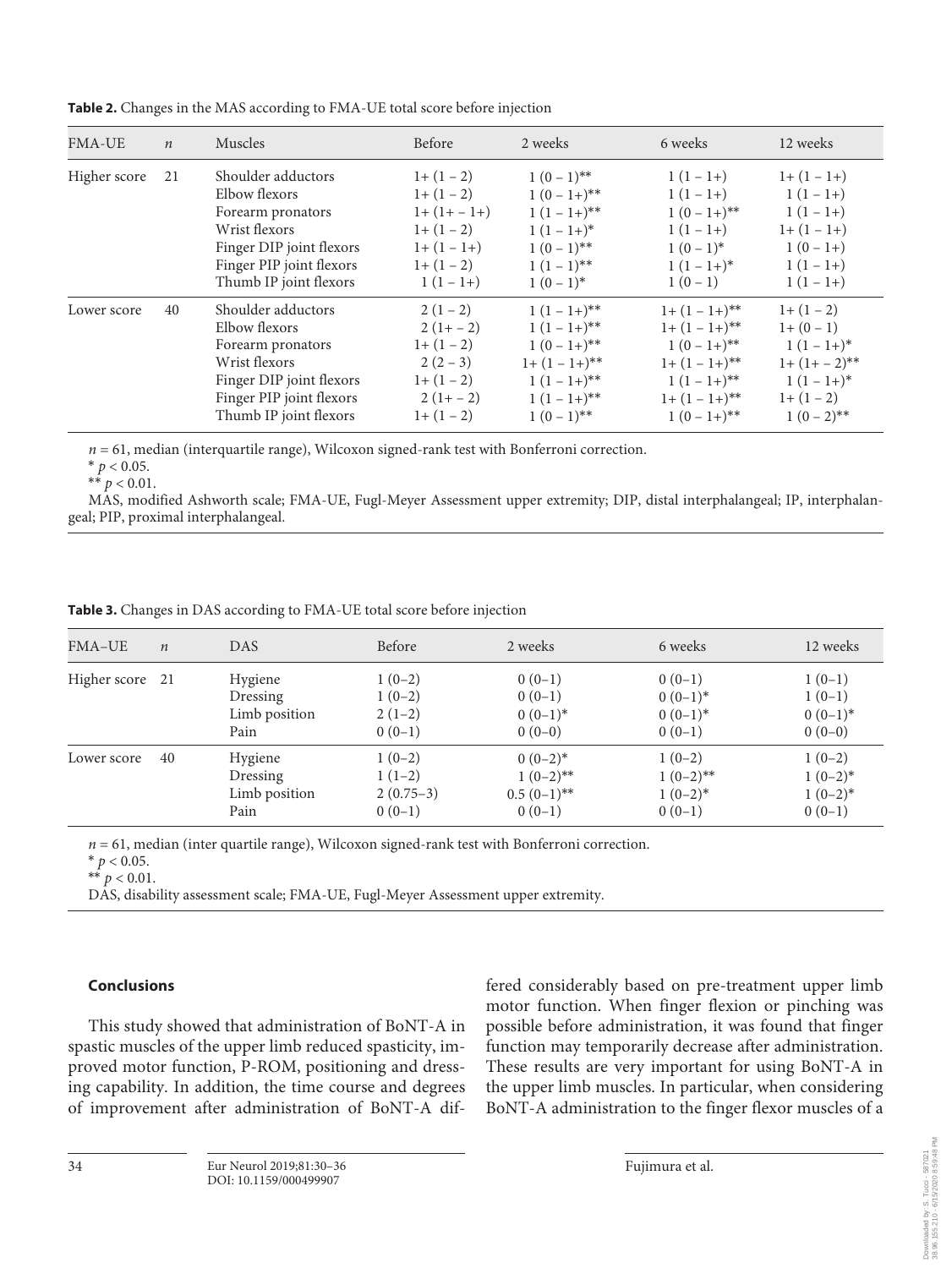

**Fig. 1.** Changes in FMA-UE. In the higher score group, subscale A improved significantly at 2 weeks, but subscale C decreased significantly at 2 and 6 weeks after BoNT-A administration. In the lower score group, total and subscale B improved significantly at

2, 6, and 12 weeks, while subscale A improved significantly at 2 and 6 weeks after BoNT-A administration. Data is presented as mean ± SD. Wilcoxon signed-rank test with Bonferroni correction, \* *p* < 0.05, \*\*  $p < 0.01$ .

patient with relatively good voluntary motor function, we should carefully judge the indications for administration.

## **Statement of Ethics**

Patients (or their parents or guardians) gave written informed consent. The study protocol has been approved by the research institute's committee on human research.

#### **References**

- 1 Lance JW. What is spasticity? Lancet. 1990 Mar;335(8689):606.
- 2 Mayer NH. Clinicophysiologic concepts of spasticity and motor dysfunction in adults with an upper motoneuron lesion. Muscle Nerve Suppl. 1997;6:S1–13.
- 3 Burridge JH, Wood DE, Hermens HJ, Voerman GE, Johnson GR, van Wijck F,

Influence on Upper Limb Function after BoNT-A

et al. Theoretical and methodological considerations in the measurement of spasticity. Disabil Rehabil. 2005 Jan;27(1-2): 69–80.

4 Urban PP, Wolf T, Uebele M, Marx JJ, Vogt T, Stoeter P, et al. Occurence and clinical predictors of spasticity after ischemic stroke. Stroke. 2010 Sep;41(9):2016–20.

## **Disclosure Statement**

The authors declare that they have no conflicts of interest to disclose.

## **Authors Contribution**

K.F.: contributed to research planning and writing the manuscript. H.K., Y.K., and E.S.: contributed to research planning, implementation and analysis. H.O., N.N., A.I., Y.O., M.Y., and H.T.: contributed to the collection of research data.

- 5 Watkins CL, Leathley MJ, Gregson JM, Moore AP, Smith TL, Sharma AK. Prevalence of spasticity post stroke. Clin Rehabil. 2002 Aug; 16(5):515–22.
- 6 Welmer AK, Widén Holmqvist L, Sommerfeld DK. Location and severity of spasticity in the first 1-2 weeks and at 3 and 18 months after stroke. Eur J Neurol. 2010 May;17(5):720–5.